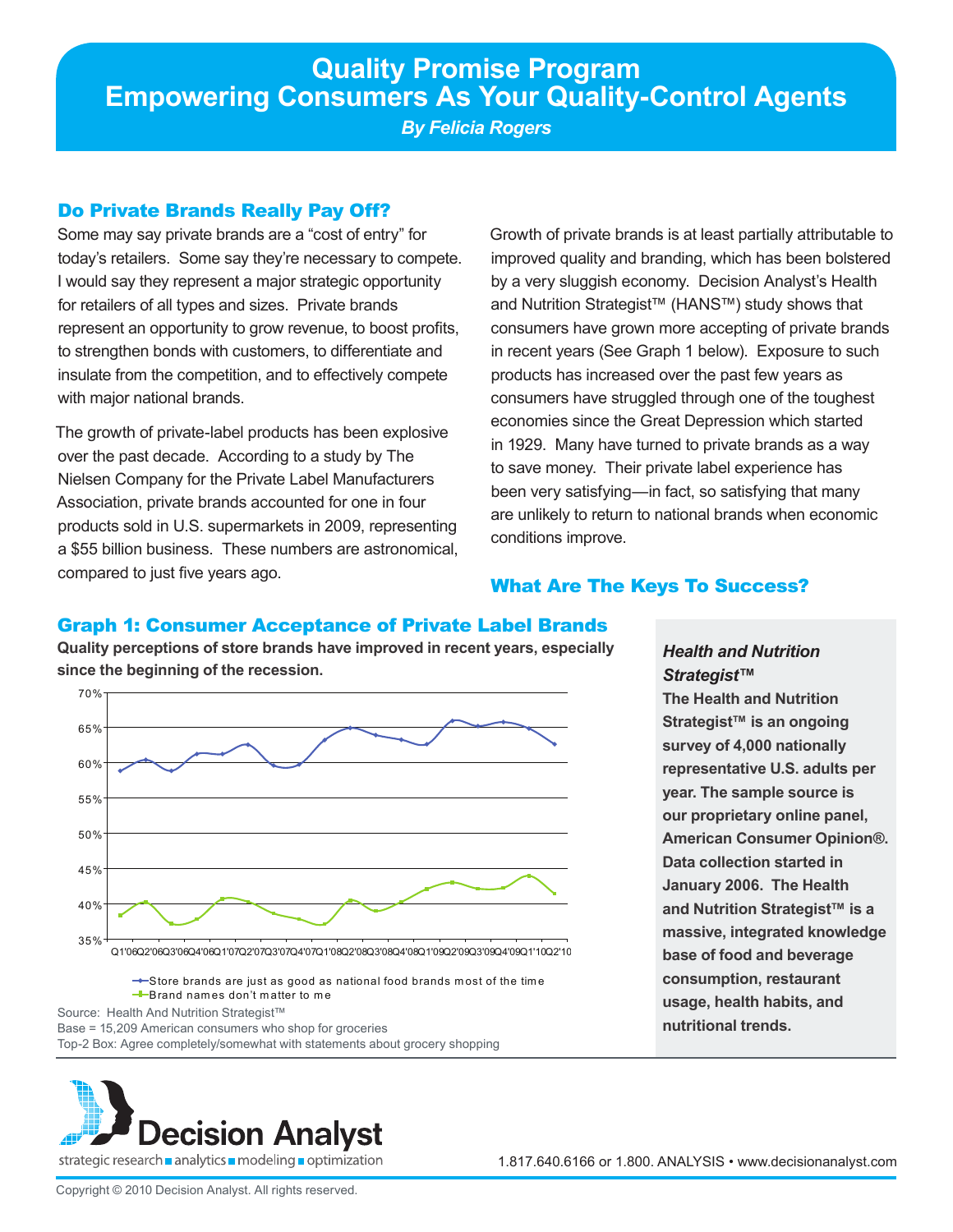While many variables must be optimized to strike it rich with a private brand, three are essential:

- $\blacksquare$  High-quality products.
- Well-defined target market.
- Consistent delivery against the brand promise.

### *Establish High Quality*

Historically, private-label products were marketed as low-priced alternatives to their national brand counterparts. Unfortunately, this strategy was harmful to virtually all private brands. Over time, a low-price positioning resulted in perceptions of low quality.



Over the past decade, however, "store brands" have experienced a metamorphosis of sorts. Retailers have invested tremendous time and effort to build brands that have become viable competitors to the major national brands. These retailers are now adding to their bottom lines with these higher-quality products as consumers embrace them wholeheartedly.

#### *Focus On Target Market*

However, not all consumers are wired to fall in love with private brands. Some are strongly committed to buying national brands. They feel the quality is superior. They trust the well-known names. They are willing to pay more for those brands. Deep down, there is a desire for status and prestige, which is often delivered by well-known, wellrespected national brands.

Understanding consumers is no simple task. From our HANS™ market intelligence database we can examine consumer shopping behavior for hundreds of variables. In regard to grocery shopping, we have identified five shopper style segments (see Graph 2 on this page and the HANS™ Shopper Style Segments on page 3). One or two of these segments clearly represent the most promising consumer targets for private brands.

"Store Brand Fans" represent the most easily attracted target (or low hanging fruit) for private brands (hence the name). These shoppers think highly of private brands, typically considering them to be just as good as national food brands and able to deliver good value for the

money. This buyer tends to be a young female head of household, who is looking for high quality at a low price to feed her family. She enjoys browsing and discovering new products as she shops. This inquisitive nature may be what prompts her to try private brands in the first place. This suggests that several key marketing elements are important to capture this customer's attention—namely attractive packaging, prominent shelf placement, multiple facings, and perhaps promotional pricing.

In addition, "Budget Buyers" are a group likely to purchase private brands, although they are a somewhat less compelling target audience. These are primarily older men who shop infrequently (and don't enjoy it, by the way). They are unwilling to pay for national brands, feeling that private brands are just as good. They are looking for low prices, and a quick and painless shopping trip. For these customers, easy access and clearly displayed prices—if they are lower than national brands—will woo them easily.

### *Deliver Consistently*

Unfortunately, providing great products and targeting the right consumers does not guarantee long-term success. Retailers must work hard to ensure product quality is both good and dependable. That is, from store to store, from purchase occasion to purchase occasion, customers expect to receive the same product quality consistently.

This is a challenge somewhat unique to private brands. In comparison, national brands typically handle their own manufacturing, which puts nearly 100% of quality control

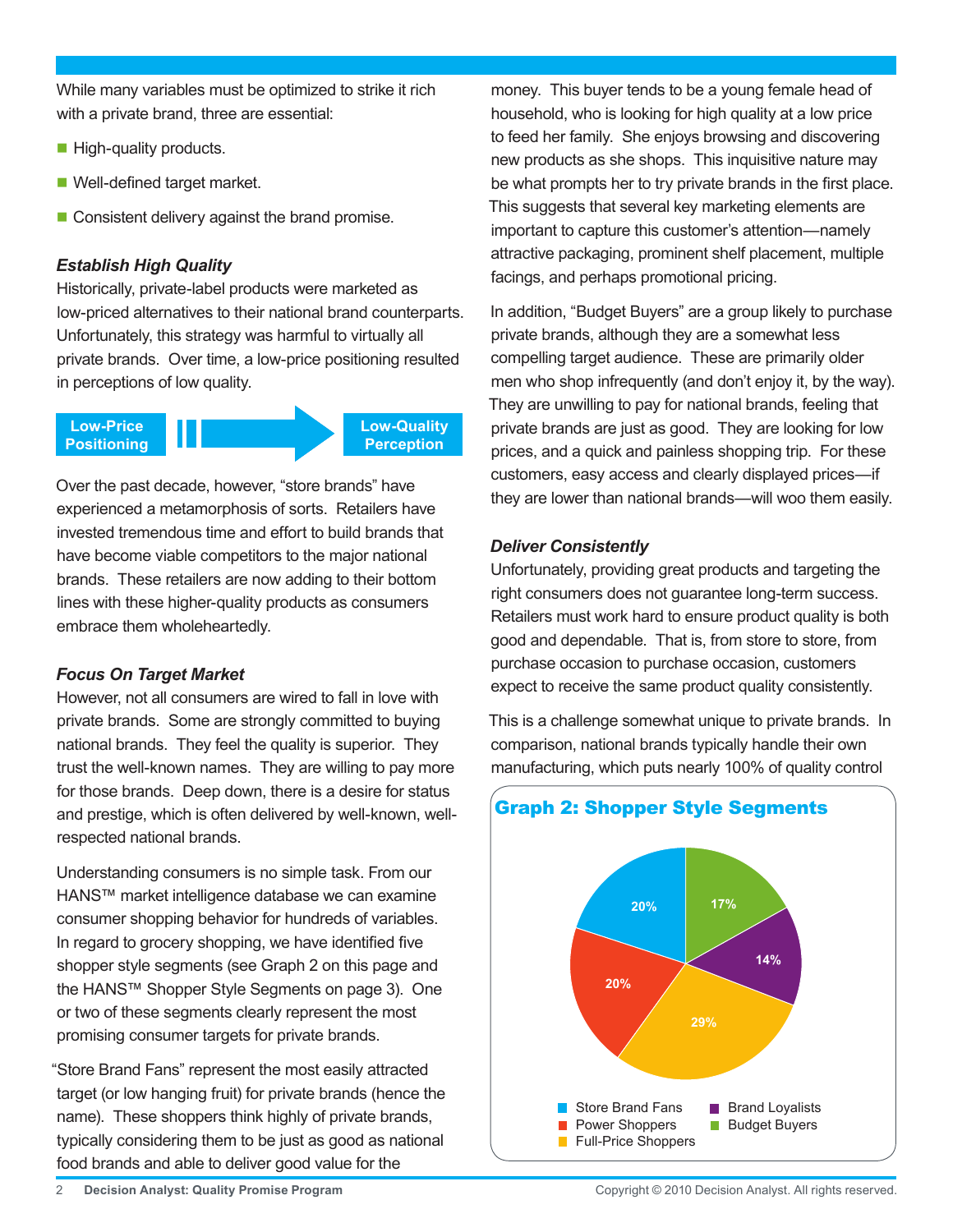## HANS™ Shopper Style Segments

| <b>Budget</b>                                                                                                                                                                                                                                                                                                                             | <b>Brand</b>                                                                                                                                                                                                                                                                                                                                                          | <b>Full-Price</b>                                                                                                                                                                                                            | <b>Power</b>                                                                                                                                                                                                                                                                       | <b>Store</b>                                                                                                                                                                                                                                                                                                                                                        |
|-------------------------------------------------------------------------------------------------------------------------------------------------------------------------------------------------------------------------------------------------------------------------------------------------------------------------------------------|-----------------------------------------------------------------------------------------------------------------------------------------------------------------------------------------------------------------------------------------------------------------------------------------------------------------------------------------------------------------------|------------------------------------------------------------------------------------------------------------------------------------------------------------------------------------------------------------------------------|------------------------------------------------------------------------------------------------------------------------------------------------------------------------------------------------------------------------------------------------------------------------------------|---------------------------------------------------------------------------------------------------------------------------------------------------------------------------------------------------------------------------------------------------------------------------------------------------------------------------------------------------------------------|
| <b>Buyers</b>                                                                                                                                                                                                                                                                                                                             | <b>Loyalists</b>                                                                                                                                                                                                                                                                                                                                                      | <b>Shoppers</b>                                                                                                                                                                                                              | <b>Shoppers</b>                                                                                                                                                                                                                                                                    | <b>Brand Fans</b>                                                                                                                                                                                                                                                                                                                                                   |
| • Hate grocery<br>shopping<br>• Get in/out quickly<br><b>- Lowest price</b><br>shopper<br>Store brands:<br>- Equal to<br>national<br>- Good value for<br>money<br>• National brands:<br>- Never buy them<br>- Not willing to<br>pay for<br>• Responsible for:<br>- Little food<br>shopping<br>- Little food<br>preparation<br>• Older men | <b>Enjoy grocery</b><br>shopping<br><b>Enjoy browsing</b><br>aisles<br><b>Enjoy seeing new</b><br><b>products</b><br>• Organic & natural<br>• National brands:<br>- Always buy<br>them<br>- Willing to pay<br>more for<br>• Responsible for:<br>- Food decisions<br>- Food shopping<br>- Most food<br>preparation<br><b>- Trusted advisor</b><br>Middle-aged<br>women | • Brand names<br>matter<br>• Not coupon users<br>• Not seeking<br><b>specials</b><br>Do some or little:<br>- Food shopping<br>- Food<br>preparation<br>" Younger men<br>• Often single<br>• Well educated<br>• Higher income | • Detailed shopping<br>list<br>• Seek out specials<br><b>Bargain hunters</b><br><b>Active coupon</b><br><b>users</b><br>• Responsible for:<br>- Food decisions<br>- Food shopping<br>- Food<br>preparation<br>• Often married<br>• Spouse joins<br>shopping<br><b>Lower income</b> | <b>Enjoy browsing</b><br>aisles<br><b>Enjoy seeing new</b><br><b>products</b><br><b>- Lowest price</b><br>shopper<br>Store brands:<br>- Equal to<br>national<br>- Good value for<br>money<br>• National brands:<br>- Never buy them<br>- Not willing to<br>pay for<br>• Responsible for:<br>- Food shopping<br>- Most food<br>preparation<br><b>• Often married</b> |

- **Low income**
- **women**
- **Children join**
- **shopping**
- **Average income**
- **Often married**
- **Younger women**
- **Children join shopping**
- **Lower income & education**

in their company's hands. Consistency becomes a big challenge for private brands, which are typically sourced from manufacturers outside the retail organization, and more often than not, from multiple manufacturers. How can an organization monitor and enforce quality standards across manufacturers? The remainder of this paper describes a program for monitoring product quality where the rubber meets the road—and the secret is to engage customers to do this job for you. Believe it or not, this can be done cost-effectively and can enhance your customers' impressions of your organization at the same time.

## Empower Your Customers As Your Quality-Control Agents

Customers are the ultimate judges when it comes to product quality. If it's good, they will keep buying. If it's not so good, they will quickly lose interest. However, you may not ever know what is happening. You might see sales slipping for a particular product or even a certain sku, but how will you know it's a matter of substandard quality when most customers are unlikely to proactively share

their experiences with you? They would rather just move on silently.

Here is where a Quality Promise program can bring tremendous value to your organization. Quality Promise is much more than a customer complaint line. It's a private community of your customers who are dedicated to helping you monitor the quality of your products. It's a program that can help you engage a select group of customers in a big way and one that you can promote to showcase your unwavering commitment to quality. Here's how a Quality Promise program works.

First and foremost, establish a partnership with a company who:

1. *Will manage the community for you.* You will want your partner to develop a sophisticated database and registration form to collect detailed household and behavioral information about all who register for the community. This database provides valuable information for recruiting specific participants to evaluate certain products. Because it would also include details about product usage and household